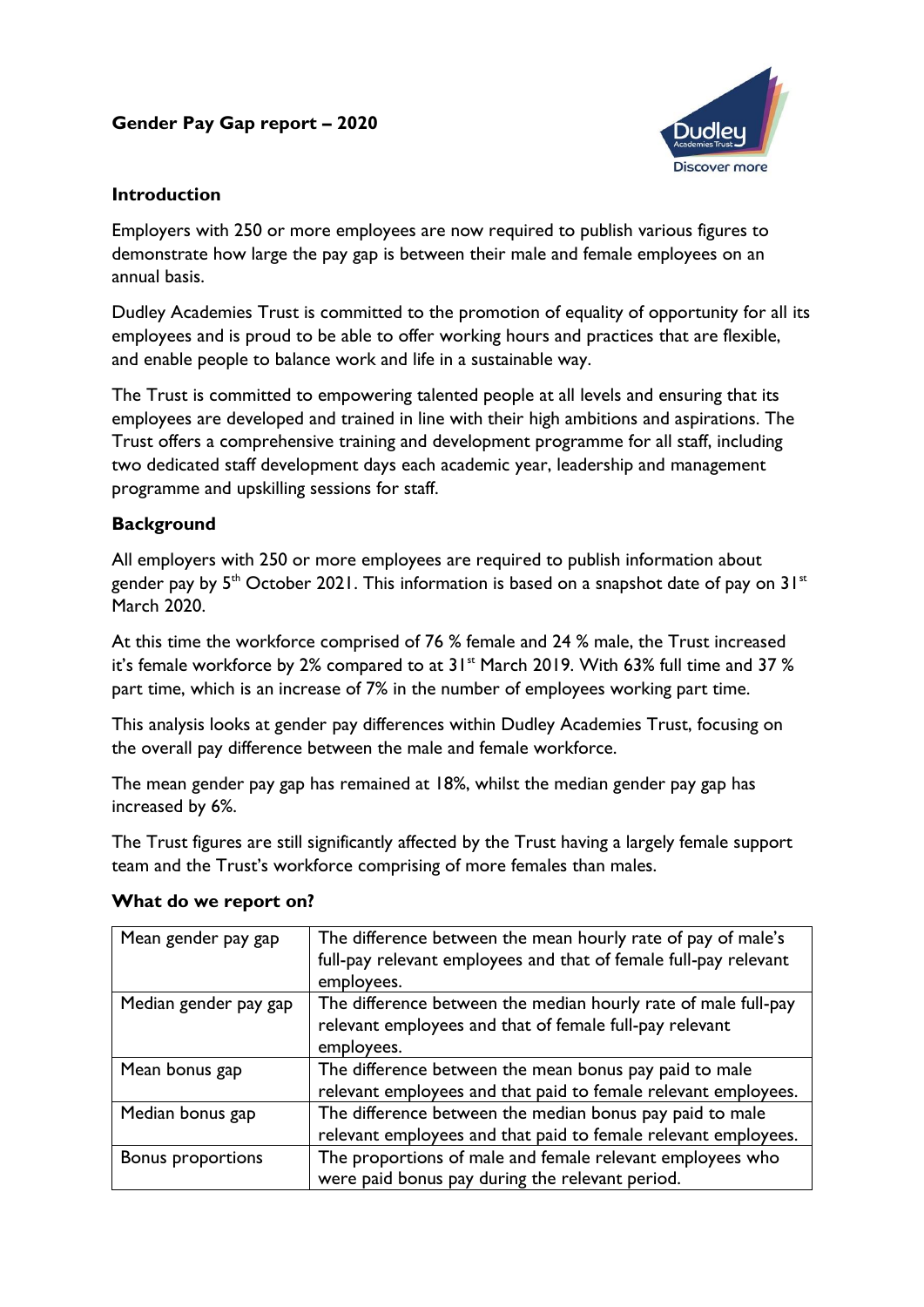| Quartile pay bands | The proportions of male and female full-pay relevant employees<br>in the lower, lower middle, upper middle and upper quartile pay |
|--------------------|-----------------------------------------------------------------------------------------------------------------------------------|
|                    | bands.                                                                                                                            |

The overall gender pay gap is defined as the difference between the median (actual midpoint) or mean (average) basic annual earnings of men and women expressed as a percentage of the median or mean basic annual earnings of men.

#### **Mandatory gender pay analysis**

#### **Workforce profile**

There were 432 employees working on the snapshot date of  $31<sup>st</sup>$  March 2020. 324 were female and 106 were male. 269 employees were employed on full time contracts and 163 were employed on part time contracts.

The gender pay gap analysis is based on headcount as opposed to full-time equivalent numbers.

## **Gender pay gap – 31st March 2020**

| Mean  |      | Median |      |
|-------|------|--------|------|
| חו חר | 2020 | ם ו חר | 2020 |
| 8%    | 8%   | 35%    | 41%  |

#### **Mean**

Average hourly rate of pay and the percentage difference between.

#### **Median**

Middle hourly rate of pay and the percentage difference between.